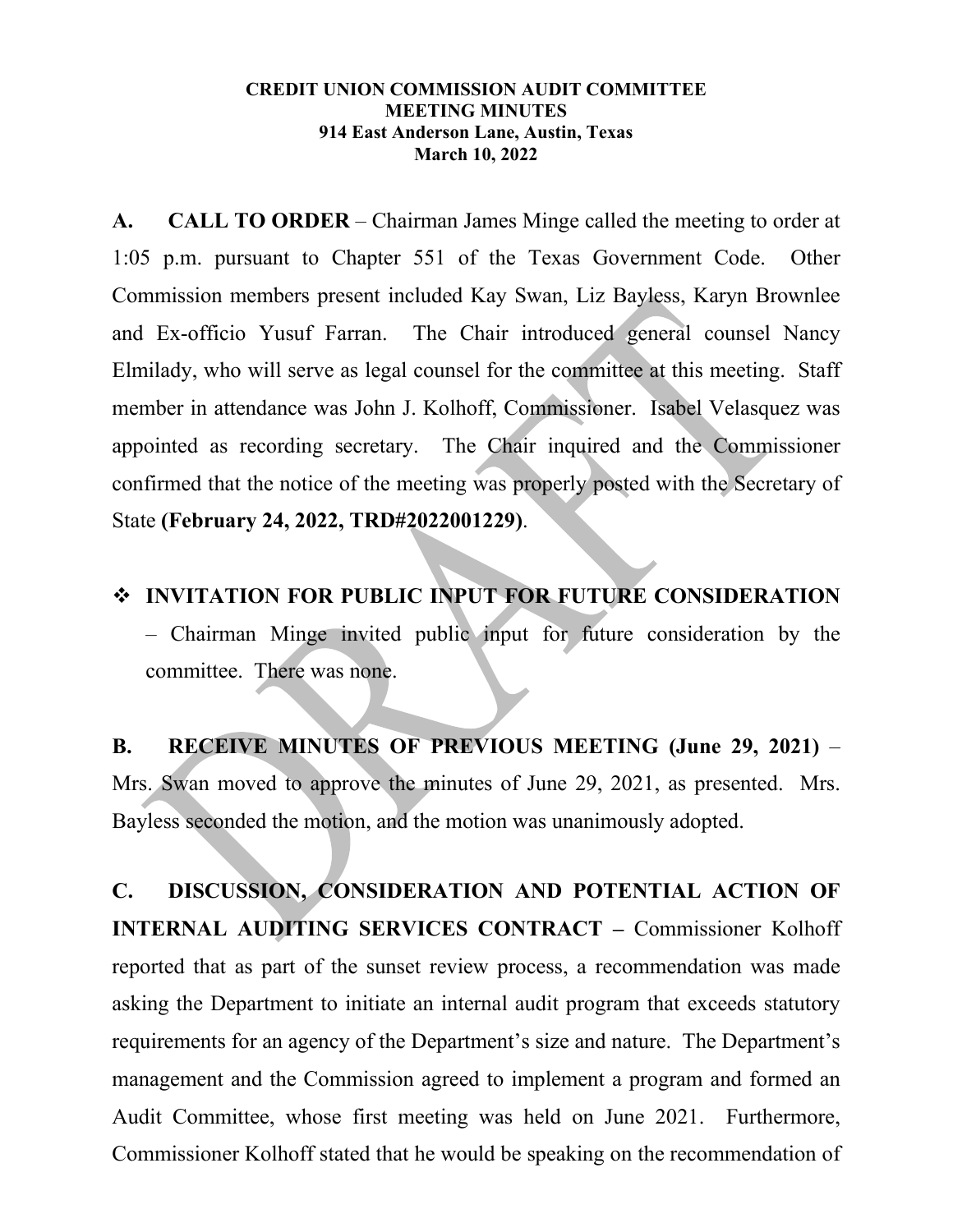our procurement staff member, Cheli Castro, who could not be present. On behalf of Ms. Castro, staff recommendation to the committee is to recommend "no award" for the recent Request for Qualifications (RFQ) procurement contract for the internal auditor and to rebid the procurement contract at a future date to be determined.

Chairman Minge stated that the Committee would be entering into Executive Session as provided under Section 551.071(2) of the Government Code for the purposes of consultation and advice of counsel for legal matters subject to attorney-client privilege. The Committee entered into Executive Session at 1:08 pm., and reconvened in open session at 2:26 p.m. Chairman Minge noted that no formal action was taken by the Committee during the closed session.

Mr. Farran made a motion that the Committee recommend to the Commission approve the proposed action of not awarding an Internal Auditing Services Contract for the published RFQ and to repost the solicitation at a future date with a goal of posting by December 31, 2022. Mrs. Brownlee seconded the motion, and the motion was unanimously adopted.

**D. DEPARTMENT'S ANNUAL RISK ASSESSMENT REPORT FOR FY 2022 AS REQUIRED BY SECTION 2102.004, GOVERNMENT CODE** – Commissioner Kolhoff noted that Section 2102.013 of the Texas Government Code requires state agencies which meet certain requirements to conduct a formal risk assessment each year and submit the assessment to the State Auditor's Office. He indicated that staff had completed the internal risk review for 2022 and had prepared a written assessment of the risks along with the controls the Department has in place to mitigate those risks.